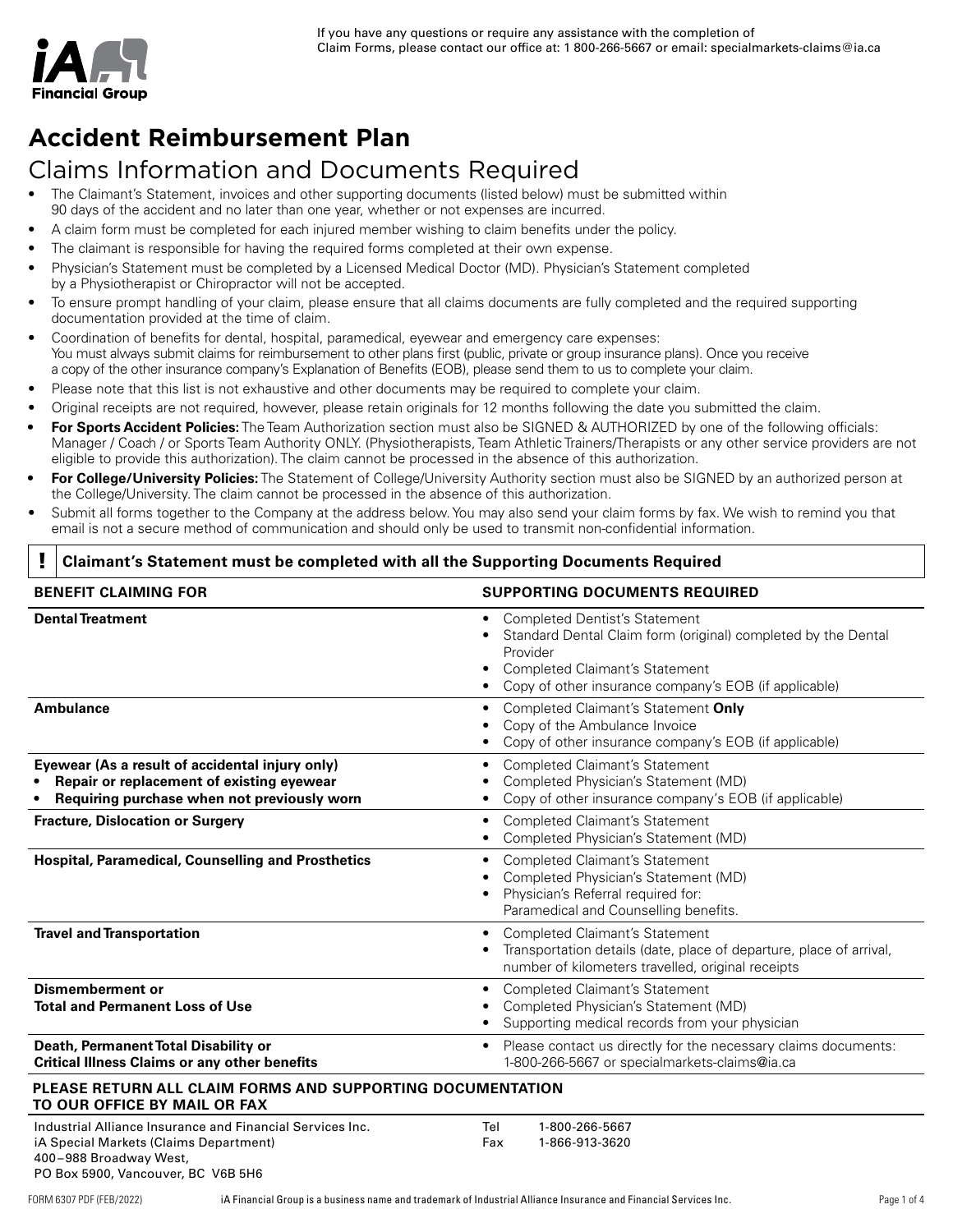

Industrial Alliance Insurance and Financial Services Inc. iA Special Markets (Claims Department) 400 – 988 Broadway W, PO Box 5900, Vancouver, BC V6B 5H6

Telephone 1800-266-5667<br>Fax 1866-913-3620 Fax 1 866-913-3620<br>Email specialmarkets[specialmarkets-claims@ia.ca](mailto: specialmarkets-claims@ia.ca) Website [ia.ca](https://ia.ca/individuals)

# **Accident Reimbursement Plan**

### Claimant's Statement

| To avoid any delays in processing of your claim, please send the duly completed claim form with all the supporting documents required.                                                                                      |                             |                                |            |          |                                            |                     |                                    |                                |             |                                                                 |
|-----------------------------------------------------------------------------------------------------------------------------------------------------------------------------------------------------------------------------|-----------------------------|--------------------------------|------------|----------|--------------------------------------------|---------------------|------------------------------------|--------------------------------|-------------|-----------------------------------------------------------------|
| <b>CLAIMANT</b> (Applicant, Parent or Legal Guardian)                                                                                                                                                                       |                             |                                |            |          |                                            |                     |                                    |                                |             |                                                                 |
| <b>Policy Number</b>                                                                                                                                                                                                        |                             | Member/Certificate ID (if any) | Last Name  |          |                                            |                     | <b>First Name</b>                  |                                |             | Sex                                                             |
| 100010601                                                                                                                                                                                                                   |                             |                                |            |          |                                            |                     |                                    |                                |             | O M<br>$\Box F$                                                 |
| Unit Number<br><b>Street Address</b>                                                                                                                                                                                        |                             |                                |            |          | City                                       |                     |                                    | Province                       |             | <b>Postal Code</b>                                              |
| Home Phone                                                                                                                                                                                                                  |                             | <b>Cell Phone</b>              |            |          | Email                                      |                     |                                    |                                |             |                                                                 |
|                                                                                                                                                                                                                             |                             |                                |            |          |                                            |                     |                                    |                                |             |                                                                 |
| School/College/Sports Team Name                                                                                                                                                                                             |                             |                                |            |          | School Board Name (if applicable)          |                     |                                    |                                |             |                                                                 |
|                                                                                                                                                                                                                             |                             |                                |            |          | Saskatchewan Rivers Public School Division |                     |                                    |                                |             |                                                                 |
| <b>IDENTITY OF THE INJURED PERSON</b>                                                                                                                                                                                       |                             |                                |            |          |                                            |                     |                                    |                                |             |                                                                 |
| Last Name                                                                                                                                                                                                                   | <b>First Name</b>           |                                |            |          | Sex                                        |                     | Date of Birth (dd-mm-yyyy)         |                                |             | Provincial Health Card #                                        |
|                                                                                                                                                                                                                             |                             |                                |            |          | $\square$ M<br>$\Box F$                    |                     |                                    |                                |             |                                                                 |
| <b>DESCRIPTION OF THE ACCIDENT AND RESULTING INJURIES</b>                                                                                                                                                                   |                             |                                |            |          |                                            |                     |                                    |                                |             |                                                                 |
| Date of Accident (dd-mm-yyyy)                                                                                                                                                                                               | <b>Location of Accident</b> |                                |            |          |                                            |                     |                                    | Time                           |             |                                                                 |
|                                                                                                                                                                                                                             |                             |                                |            |          |                                            |                     |                                    |                                |             | $\Box$ A.M. $\Box$ P.M.                                         |
| How did the accident occur? Please provide details of accident (i.e. place, injury sustained).                                                                                                                              |                             |                                |            |          |                                            |                     |                                    |                                |             |                                                                 |
| Name and Address of Dentist or Physician first attended                                                                                                                                                                     |                             |                                |            |          |                                            |                     |                                    |                                |             |                                                                 |
|                                                                                                                                                                                                                             |                             |                                |            |          |                                            |                     |                                    |                                |             |                                                                 |
| <b>COORDINATION OF BENEFITS</b>                                                                                                                                                                                             |                             |                                |            |          |                                            |                     |                                    |                                |             |                                                                 |
|                                                                                                                                                                                                                             |                             |                                |            |          |                                            |                     |                                    |                                |             |                                                                 |
| You must first submit your claim to the other insurer then send us a copy of the settlement documentation along with a copy of the invoice.                                                                                 |                             |                                |            |          |                                            |                     |                                    |                                |             |                                                                 |
| Are you covered by another insurance plan (employer or other insurance)                                                                                                                                                     |                             |                                |            |          |                                            |                     |                                    |                                |             | □ Yes □ No                                                      |
| Please provide Name of Other Insurance Company (ies):                                                                                                                                                                       |                             |                                |            |          |                                            |                     |                                    |                                |             |                                                                 |
| 1.                                                                                                                                                                                                                          |                             |                                |            |          |                                            |                     |                                    |                                |             |                                                                 |
| 2.<br>If "Yes" to below, please provide the Explanation of Benefits from the other insurance company.                                                                                                                       |                             |                                |            |          |                                            |                     |                                    |                                |             |                                                                 |
| Are the benefits under this claim covered by the other insurance?                                                                                                                                                           |                             |                                |            |          |                                            |                     |                                    |                                |             | $\Box$ Yes $\Box$ No                                            |
| Have you submitted this claim to the other insurance company?                                                                                                                                                               |                             |                                |            |          |                                            |                     |                                    |                                |             | $\Box$ Yes $\Box$ No                                            |
| <b>TEAM AUTHORIZATION</b>                                                                                                                                                                                                   |                             |                                |            |          |                                            |                     |                                    |                                |             |                                                                 |
|                                                                                                                                                                                                                             |                             |                                |            |          |                                            |                     |                                    |                                |             |                                                                 |
| This section is to be signed by your designated Team Authority or Official (League Manager, Facility Manager etc.)<br>Name of Team                                                                                          |                             | <b>Rink Name</b>               |            |          |                                            |                     | What Sport is the Team engaged in? |                                |             |                                                                 |
|                                                                                                                                                                                                                             |                             |                                |            |          |                                            |                     |                                    |                                |             |                                                                 |
| Name of League or Association                                                                                                                                                                                               |                             |                                |            |          |                                            |                     |                                    |                                |             | On what date did the player join team? (dd-mm-yyyy)             |
|                                                                                                                                                                                                                             |                             |                                |            |          |                                            |                     |                                    |                                |             |                                                                 |
| Was the above Player a regular member at the time of injury?                                                                                                                                                                |                             |                                | ⊒Yes ⊒No   |          |                                            |                     |                                    |                                |             |                                                                 |
| Was the Player injured during an approved activity?                                                                                                                                                                         |                             |                                | ⊔Yes ⊔No   |          |                                            | If Yes, an approved |                                    |                                |             | $\Box$ Practice $\Box$ Game $\Box$ Traveling                    |
| Was the Player wearing a visor at the time of the accident?                                                                                                                                                                 |                             |                                | ⊔ Yes ⊔ No |          |                                            |                     |                                    |                                |             |                                                                 |
| Signature of Person Authorized by Policyholder                                                                                                                                                                              |                             | Print Name                     |            |          |                                            |                     |                                    | <b>Official Capacity/Title</b> |             |                                                                 |
|                                                                                                                                                                                                                             |                             |                                |            |          |                                            |                     |                                    |                                |             |                                                                 |
| Complete Address / Phone number                                                                                                                                                                                             |                             |                                |            |          | Email                                      |                     |                                    |                                | Date Signed |                                                                 |
|                                                                                                                                                                                                                             |                             |                                |            |          |                                            |                     |                                    |                                |             |                                                                 |
| STATEMENT OF SCHOOL AUTHORITY                                                                                                                                                                                               |                             |                                |            |          |                                            |                     |                                    |                                |             |                                                                 |
| Name of Student                                                                                                                                                                                                             |                             | Policy No.                     |            | Reg. No. |                                            |                     | Name of Group                      |                                |             |                                                                 |
|                                                                                                                                                                                                                             |                             | 100010601                      |            |          |                                            |                     |                                    |                                |             |                                                                 |
| On the date of the accident, we certify that the above claimant was enrolled as a:                                                                                                                                          |                             |                                |            |          | (3 or more courses)                        |                     |                                    |                                |             | □ Full Time Student □ Part Time Student □ International Student |
| Name of Authorized Person                                                                                                                                                                                                   |                             | Signature                      | Email      |          |                                            |                     | Phone Number                       |                                | Date Signed |                                                                 |
|                                                                                                                                                                                                                             |                             |                                |            |          |                                            |                     |                                    |                                |             |                                                                 |
| PRIOR TO SUBMITTING YOUR CLAIM                                                                                                                                                                                              |                             |                                |            |          |                                            |                     |                                    |                                |             |                                                                 |
| Please refer to the Claims Information and Documentation Required page to ensure that you provide all the necessary documents applicable to your                                                                            |                             |                                |            |          |                                            |                     |                                    |                                |             |                                                                 |
| claim. * Ensure that the benefit claimed is covered in your contract.<br>I declare that the information provided in the Claimant's Statement is accurate and any statements provided in any personal or telephone interview |                             |                                |            |          |                                            |                     |                                    |                                |             |                                                                 |
|                                                                                                                                                                                                                             |                             |                                |            |          |                                            |                     |                                    |                                |             |                                                                 |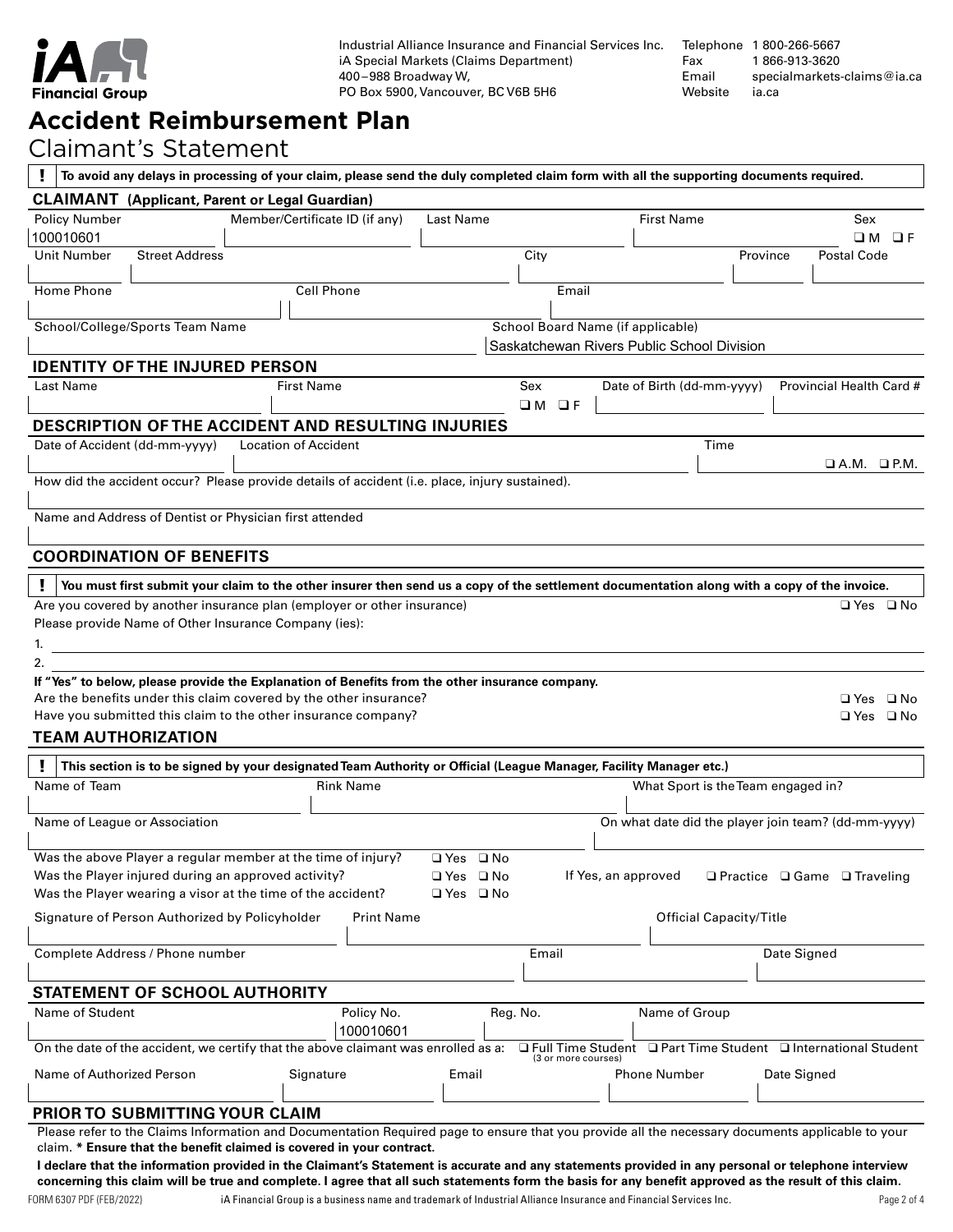

Industrial Alliance Insurance and Financial Services Inc. iA Special Markets (Claims Department) 400 – 988 Broadway W, PO Box 5900, Vancouver, BC V6B 5H6

Telephone 1 800-266-5667 Fax 1 866-913-3620 Email specialmarkets-claims@ia.ca Website

### **Accident Reimbursement Plan**

### Physician's Statement

| FOR MEDICAL EXPENSES, DISMEMBERMENT OR TOTAL AND PERMANENT LOSS OF USE.                                                              |                                                       |                                                   | TO BE COMPLETED BY A MEDICAL DOCTOR (M.D.) THE CLAIMANT IS RESPONSIBLE FOR ANY FEE FOR THE COMPLETION OF THIS FORM |
|--------------------------------------------------------------------------------------------------------------------------------------|-------------------------------------------------------|---------------------------------------------------|--------------------------------------------------------------------------------------------------------------------|
| Date of Accident (dd-mm-yyyy)                                                                                                        | Date of first attendance for this injury (dd-mm-yyyy) |                                                   |                                                                                                                    |
| Nature of Injury                                                                                                                     |                                                       |                                                   |                                                                                                                    |
| Location and Type<br>$\Box$ Fracture                                                                                                 |                                                       |                                                   |                                                                                                                    |
| Location and Type<br>Other Injury                                                                                                    |                                                       |                                                   |                                                                                                                    |
| $\Box$ Yes $\Box$ No<br>Visual Injury                                                                                                | If "Yes", please provide details.                     |                                                   |                                                                                                                    |
| Was surgery required? $\Box$ Yes $\Box$ No                                                                                           | Surgery Date (dd-mm-yyyy)                             | <b>General Anesthetic</b><br>$\Box$ Yes $\Box$ No |                                                                                                                    |
| Has the patient been referred for any Paramedical treatment? $\Box$ Yes $\Box$ No<br>If yes, please describe:                        |                                                       |                                                   |                                                                                                                    |
| Please complete the following section if patient's claim is for Dismemberment and<br><b>Total and Permanent Loss of Use.</b>         |                                                       |                                                   |                                                                                                                    |
| Nature of Loss? State right or left on chart, please mark point of any amputation. $\rightarrow \rightarrow \rightarrow \rightarrow$ |                                                       |                                                   |                                                                                                                    |
| What evidence of trauma did you find?                                                                                                |                                                       |                                                   |                                                                                                                    |
| Degree of loss                                                                                                                       | $\Box$ Yes $\Box$ No                                  | Is loss permanent and irrecoverable?              |                                                                                                                    |
| Was injury sufficient to produce total and permanent loss? $\Box$ Yes $\Box$ No                                                      |                                                       |                                                   |                                                                                                                    |
| If "Yes", please provide supporting medical documents (i.e. specialist, consultation,<br>operative & rehabilitation reports).        |                                                       |                                                   |                                                                                                                    |
| Was claimant hospitalized? $\Box$ Yes $\Box$ No                                                                                      |                                                       |                                                   |                                                                                                                    |
| <b>Hospital Name</b>                                                                                                                 |                                                       | Date admitted (dd-mm-yyyy)                        |                                                                                                                    |
| Names and addresses of other physicians or surgeons, if any, who attended claimant                                                   |                                                       |                                                   |                                                                                                                    |
| Physician Name (Please print)                                                                                                        | Telephone                                             |                                                   |                                                                                                                    |
| Address                                                                                                                              |                                                       |                                                   |                                                                                                                    |
| Physician Name (Please print)                                                                                                        | Telephone                                             |                                                   |                                                                                                                    |
| Address                                                                                                                              |                                                       |                                                   |                                                                                                                    |
| I CERTIFY THAT THE ABOVE INFORMATION IS CORRECT TO THE BEST OF MY KNOWLEDGE.<br>Physician Name (Please print)                        | Address                                               |                                                   | Telephone                                                                                                          |
| Signature                                                                                                                            |                                                       |                                                   | Date Signed (dd-mm-yyyy)                                                                                           |